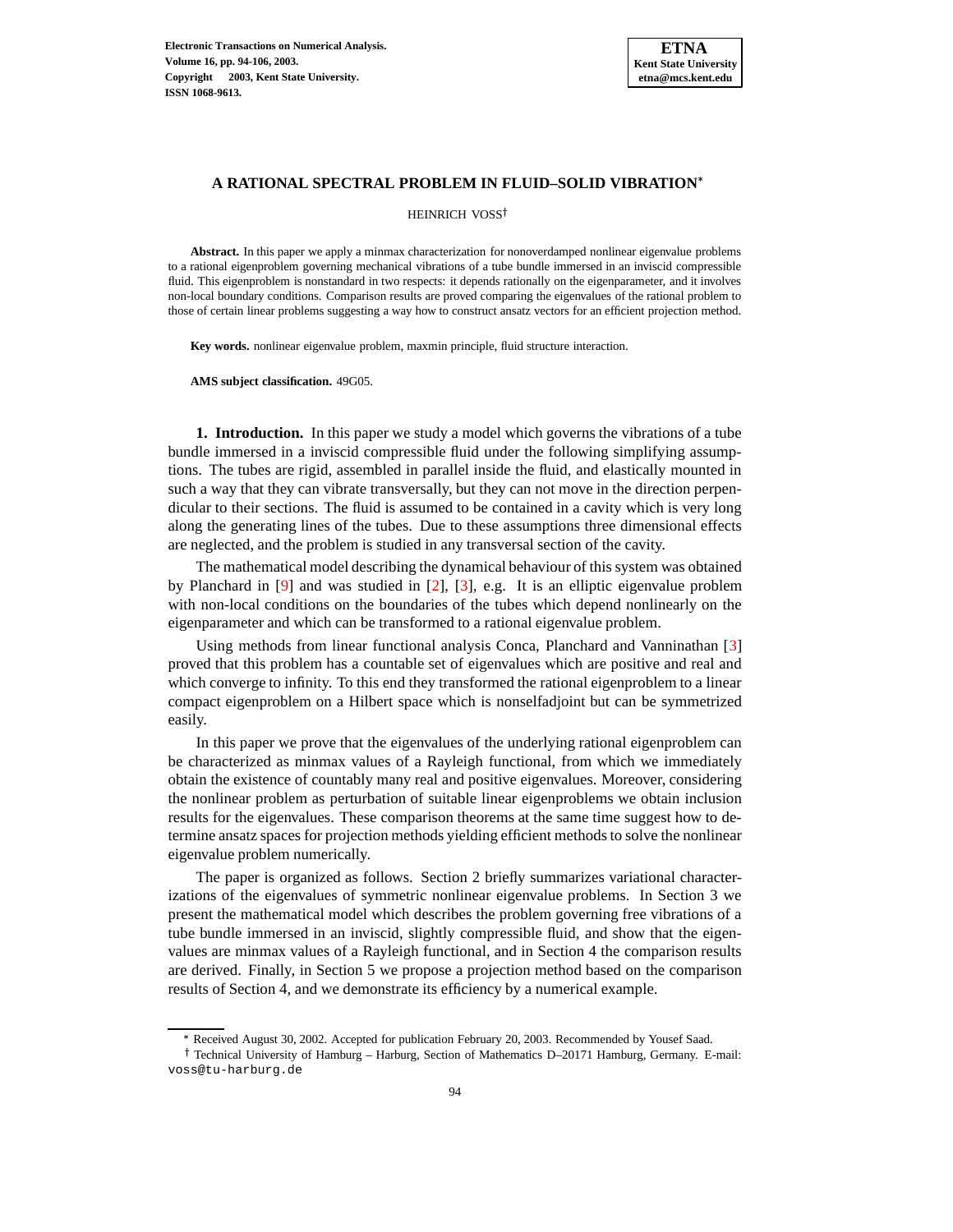**2. Characterization of eigenvalues of nonlinear eigenproblems.** We consider the nonlinear eigenvalue problem

<span id="page-1-0"></span>
$$
(2.1) \t\t T(\lambda)x = 0
$$

where  $T(\lambda)$  is a selfadjoint and bounded operator on a real Hilbert space H for every  $\lambda$  in an open real interval J. As in the linear case  $\lambda \in J$  is called an eigenvalue of problem [\(2.1\)](#page-1-0) if equation [\(2.1\)](#page-1-0) has a nontrivial solution  $x \neq 0$ . Such an x is called an eigenelement or eigenvector corresponding to  $\lambda$ .

We assume that

(2.2) 
$$
f: \left\{ \begin{array}{ccc} J \times H & \to & \mathbb{R} \\ (\lambda, x) & \mapsto & \langle T(\lambda)x, x \rangle \end{array} \right.
$$

is continuously differentiable, and that for every fixed  $x \in H^0$ ,  $H^0 := H \setminus \{0\}$ , the real equation

<span id="page-1-1"></span>
$$
(2.3) \t\t f(\lambda, x) = 0
$$

has at most one solution in J. Then equation  $(2.3)$  implicitly defines a functional p on some subset D of  $H^0$  which we call the Rayleigh functional.

We assume that

(2.4) 
$$
\frac{\partial}{\partial \lambda} f(\lambda, x)|_{\lambda = p(x)} > 0 \text{ for every } x \in D.
$$

Then it follows from the implicit function theorem that D is an open set and that  $p$  is continuously differentiable on D.

For the linear eigenvalue value problem  $T(\lambda) := \lambda I - A$  where  $A : H \to H$  is selfadjoint and continuous the assumptions above are fulfilled,  $p$  is the Rayleigh quotient and  $D = H^0$ . If A additionally is completely continuous then A has a countable set of eigenvalues which can be characterized as minmax and maxmin values of the Rayleigh quotient by the principles of Poincaré and of Courant, Fischer and Weyl.

For the nonlinear case variational properties using the Rayleigh functional were proved for overdamped systems (i.e. if the Rayleigh functional is defined on  $H^0$ ) by Duffin [\[4\]](#page-12-3) and Rogers [\[10\]](#page-12-4) for the finite dimensional case and by Hadeler [\[5\]](#page-12-5), [\[6\]](#page-12-6), Rogers [\[11\]](#page-12-7) and Werner [\[15\]](#page-12-8) for the infinite dimensional case, and for nonoverdamped systems by Werner and the author [\[14\]](#page-12-9), [\[13\]](#page-12-10)

In this section we assemble the results of [\[14\]](#page-12-9) concerning the minmax characterization of the nonlinear eigenvalue problem  $(2.1)$  corresponding to the Poincaré principle.

We denote by  $H_j$  the set of all j-dimensional subspaces of H and by  $V_1 := \{v \in V :$  $||v|| = 1$  the unit sphere of the subspace V of H.

We assume that for every fixed  $\lambda \in J$  there exists  $\nu(\lambda) > 0$  such that the linear operator  $T(\lambda) + \nu(\lambda)I$  is completely continuous. Then the essential spectrum of  $T(\lambda)$  contains only the point  $-\nu(\lambda)$ , and every eigenvalue  $\mu > -\nu(\lambda)$  of  $T(\lambda)$  can be characterized as maxmin value of the Rayleigh quotient of  $T(\lambda)$ . In particular, if  $\lambda$  is an eigenvalue of the nonlinear problem [\(2.1\)](#page-1-0), then  $\mu = 0$  is an eigenvalue of the linear problem  $T(\lambda)y = \mu y$ , and therefore there exists  $n \in \mathbb{N}$  such that

(2.5) 
$$
\mu_n(\lambda) := \max_{V \in H_n} \min_{v \in V_1} \langle T(\lambda)v, v \rangle = 0.
$$

In this case we call  $\lambda$  an *n*-th eigenvalue of the nonlinear eigenvalue problem [\(2.1\)](#page-1-0).

<span id="page-1-2"></span>The following results were proved in [\[14\]](#page-12-9)

THEOREM 2.1. *Under the conditions given above the following assertions hold:*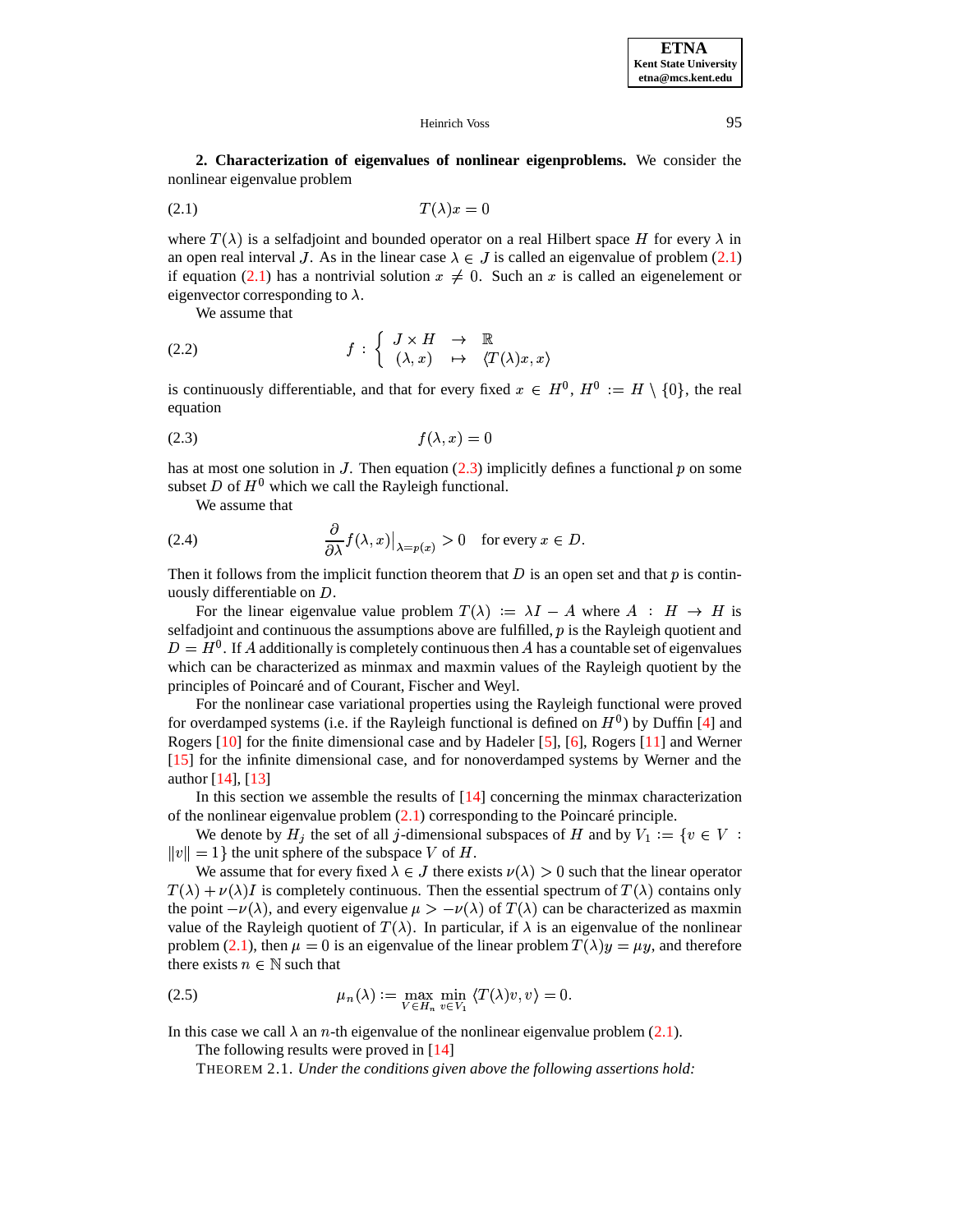

Fig. 1: Domain  $\Omega_0$ 

*(i) For every*  $n \in \mathbb{N}$  *there is at most one*  $n$ -th *eigenvalue of problem* [\(2.1\)](#page-1-0) *which can be characterized by*

<span id="page-2-0"></span>(2.6) 
$$
\lambda_n = \min_{\substack{v \in H_n \\ V \cap D \neq \emptyset}} \sup_{v \in V \cap D} p(v).
$$

The minimum is attained by the invariant subspace  $W$  of  $T(\lambda_n)$  corresponding to the  $n$  largest eigenvalues of  $T(\lambda_n)$ , and  $\sup_{v \in W \cap D} p(v)$  is attained by all eigenvectors  $of (2.1)$  $of (2.1)$  *corresponding to*  $\lambda_n$ . The set *of eigenvalues of* (2.1) *is at most countable. (ii) If*

$$
\lambda_n = \inf_{\substack{v \in H_n \\ V \cap D \neq \emptyset}} \sup_{v \in V \cap D} p(v) \in J
$$

*for some*  $n \in \mathbb{N}$  *then*  $\lambda_n$  *is the n*-*th eigenvalue of* [\(2.1\)](#page-1-0) *and* [\(2.6\)](#page-2-0) *holds.* 

*(iii)* If there exists the m-th and the n-th eigenvalue  $\lambda_m$  and  $\lambda_n$  in J and  $m < n$  then J *contains the k-th eigenvalue*  $\lambda_k$  *for*  $m < k < n$  *and* 

$$
\inf J < \lambda_m \le \lambda_{m+1} \le \ldots \le \lambda_n < \sup J.
$$

*(iv)* If  $\lambda_1 \in J$  and  $\lambda_n \in J$  for some  $n \in \mathbb{N}$  then every  $V \in H_j$  with  $V \cap D \neq \emptyset$ *and*  $\lambda_i = \sup_{u \in V \cap D} p(u)$  *is contained in D*, and the characterization [\(2.6\)](#page-2-0) can be *replaced by*

<span id="page-2-1"></span>
$$
\lambda_j = \min_{\substack{v \in H_j \\ v \in V_1}} \max_{v \in V_1} p(v) \quad j = 1, \dots, n.
$$

The characterization of the eigenvalues in Theorem [2.1](#page-1-2) is a generalization of the minmax principle of Poincaré for linear eigenvalue problems. In a similar way as in  $[14]$  the maxmin characterization of Courant, Fischer and Weyl can be generalized to the nonlinear case (cf.  $[13]$ .

**3. A rational eigenvalue problem in fluid structure interaction.** This section is devoted to the presentation of the mathematical model which describes the problem governing free vibrations of a tube bundle immersed in a slightly compressible fluid under the following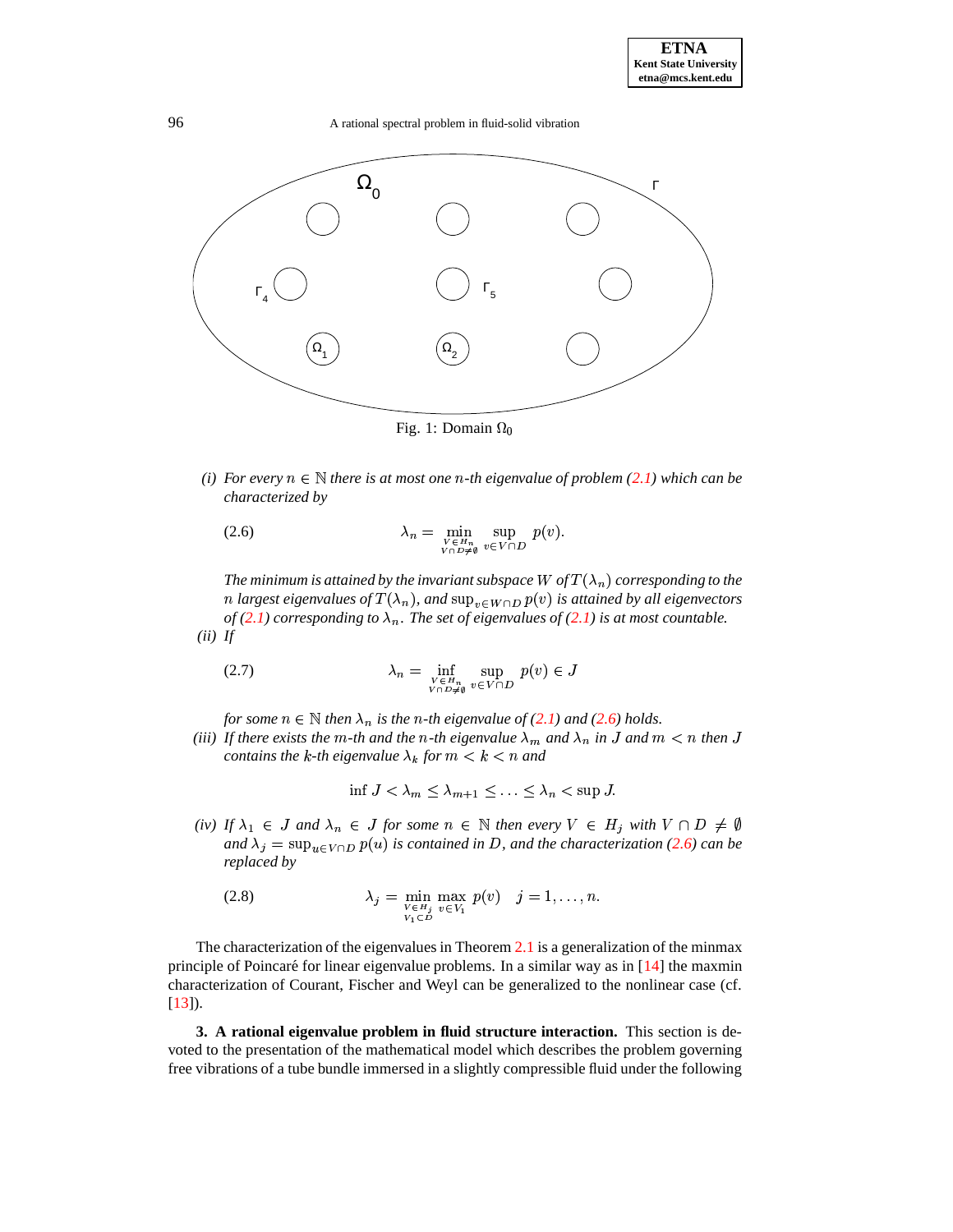simplifying assumptions: The tubes are assumed to be rigid, assembled in parallel inside the fluid, and elastically mounted in such a way that they can vibrate transversally, but they can not move in the direction perpendicular to their sections. The fluid is assumed to be contained in a cavity which is infinitely long, and each tube is supported by an independent system of springs (which simulates the specific elasticity of each tube). Due to these assumptions, three-dimensional effects are neglected, and so the problem can be studied in any transversal section of the cavity. Considering small vibrations of the fluid (and the tubes) around the state of rest, it can also be assumed that the fluid is irrotational.

Mathematically this problem can be described in the following way (cf. [\[9\]](#page-12-0), [\[3\]](#page-12-2)). Let -- = -- , ---- -------- - $<sup>2</sup>$  (the section of the cavity) be an open bounded set with locally Lipschitz continuous</sup> boundary  $\Gamma$ . We assume that there exists a family  $\Omega_j \neq \emptyset$ ,  $j = 1, \ldots, K$ , (the sections of the tubes) of simply connected open sets such that  $\Omega_j \subset \Omega$  for every  $j, \Omega_j \cap \Omega_i = \emptyset$  for  $j \neq i$ , and each  $\Omega_j$  has a locally Lipschitz continuous boundary  $\Gamma_j$ . With these notations we set  $\Omega_0 := \Omega \setminus \bigcup_{i=1}^n \Omega_i$ . Then the boundary of  $\Omega_0$  consists of  $K + 1$  connected components which are  $\Gamma$  and  $\Gamma_j$ ,  $j = 1, \ldots, K$ .

We denote by  $H^1(\Omega_0) = \{u \in L^2(\Omega_0) : \nabla u \in L^2(\Omega_0)^2\}$  the standard Sobolev space equipped with the usual scalar product

$$
(u,v):=\int\limits_{\Omega_0}(u(x)v(x)+\nabla u(x)\cdot\nabla v(x))\,dx.
$$

Then the eigenfrequencies and the eigenmodes of the fluid-solid structure are governed by the following variational eigenvalue problem (cf. [\[9\]](#page-12-0), [\[3\]](#page-12-2))

*Find*  $\lambda \in \mathbb{R}$  and  $u \in H^1(\Omega_0)$  such that for every  $v \in H^1(\Omega_0)$ 

<span id="page-3-0"></span>(3.1) 
$$
c^2 \int\limits_{\Omega_0} \nabla u \cdot \nabla v \, dx = \lambda \int\limits_{\Omega_0} uv \, dx + \sum_{j=1}^K \frac{\lambda \rho_0}{k_j - \lambda m_j} \int\limits_{\Gamma_j} un \, ds \cdot \int\limits_{\Gamma_j} vn \, ds.
$$

Here  $u$  is the potential of the velocity of the fluid,  $c$  denotes the speed of sound in the fluid,  $\rho_0$  is the specific density of the fluid,  $k_j$  represents the stiffness constant of the spring system supporting tube j,  $m_j$  is the mass per unit length of the tube j, and n is the outward unit normal on the boundary of  $\Omega_0$ .

The eigenvalue problem is non–standard in two respects: The eigenparameter  $\lambda$  appears in a rational way in the boundary conditions, and the boundary conditions are non-local.

In Conca et al. [\[3\]](#page-12-2) it was shown that the eigenvalues are the characteristic values of a linear compact operator acting on a Hilbert space. The operator associated with this eigenvalue problem is not selfadjoint, but it can be symmetrized in the sense that one can prove the existence of a selfadjoint operator which has the same spectrum as the original operator. Hence, the set of eigenvalues is a countably infinite set of positive real numbers that converge to infinity.

Obviously  $\lambda = 0$  is an eigenvalue of [\(3.1\)](#page-3-0) with eigenfunction  $u = \text{const.}$  We reduce the eigenproblem  $(3.1)$  to the space

$$
H := \{ u \in H^1(\Omega_0) \, : \, \int\limits_{\Omega_0} u(x) \, dx = 0 \}
$$

and consider the scalar product

$$
\langle u,v\rangle:=\int\limits_{\Omega_0}\nabla u(x)\cdot\nabla v(x)\,dx.
$$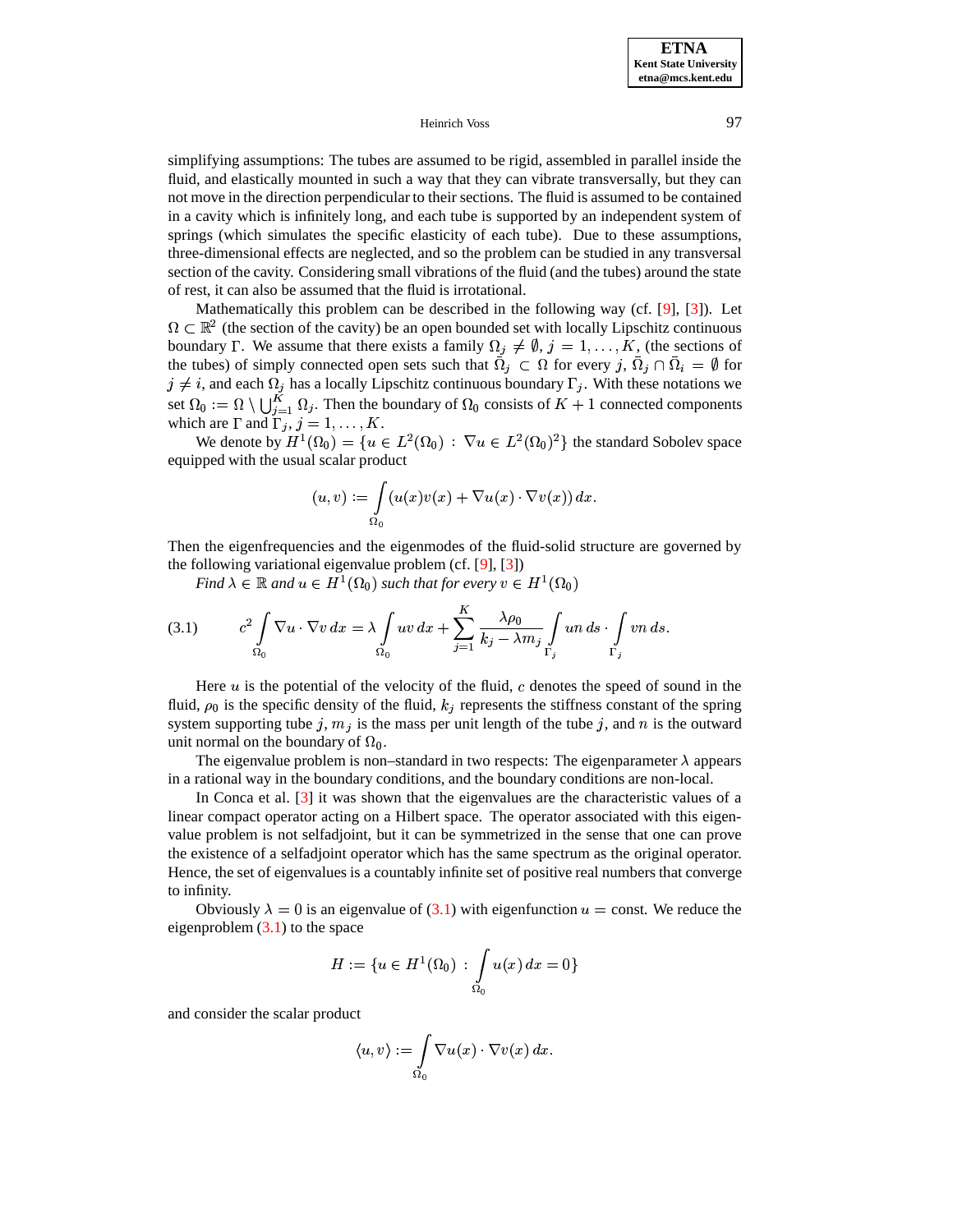on H which is known to define a norm on H which is equivalent to the norm induced by  $(\cdot, \cdot)$ .

By the Lax–Milgram lemma the variational eigenvalue problem  $(3.1)$  is equivalent to the nonlinear eigenvalue problem

Determine  $\lambda$  and  $u \in H$  such that

<span id="page-4-0"></span>(3.2) 
$$
T(\lambda)u := (-I + \lambda A + \sum_{j=1}^{k} \frac{\rho_0 \lambda}{k_j - \lambda m_j} B_j)u = 0
$$

where the linear symmetric operators  $A$  and  $B_i$  are defined by

(3.3) 
$$
\langle Au, v \rangle := \int_{\Omega_0} uv \, dx
$$
 for every  $u, v \in H$   
(3.4)  $\langle B_j u, v \rangle := \left( \int_{\Gamma_j} un \, ds \right) \cdot \left( \int_{\Gamma_j} v n \, ds \right)$  for every  $u, v \in H$ .

A is completely continuous by Rellich's embedding theorem and  $w := B_i u, j = 1, \ldots, k$ , is the weak solution in  $H$  of the elliptic problem

$$
\Delta w = 0 \text{ in } \Omega_0, \quad \frac{\partial}{\partial n} w = 0 \text{ on } \partial \Omega_0 \setminus \Gamma_j, \quad \frac{\partial}{\partial n} w = n \cdot \int_{\Gamma_j} u_n \, ds \text{ on } \Gamma_j.
$$

By the continuity of the trace operator  $B_j$  is continuous, and since the range of  $B_j$  is twodimensional spanned by the solutions  $w_i \in H$  of

$$
\Delta w_i = 0 \text{ in } \Omega_0, \quad \frac{\partial}{\partial n} w = 0 \text{ on } \partial \Omega_0 \setminus \Gamma_j, \quad \frac{\partial}{\partial n} w = n_i \text{ on } \Gamma_j, \ i = 1, 2,
$$

it is even completely continuous. Hence, the general conditions of Section 2 are satisfied. Rayleigh functionals corresponding to problem [\(3.2\)](#page-4-0) are defined by the real function

<span id="page-4-1"></span>(3.5) 
$$
f(\lambda, u) := \langle T(\lambda)u, u \rangle
$$

$$
= -c^2 \int_{\Omega_0} |\nabla u|^2 dx + \lambda \int_{\Omega_0} u^2 dx + \sum_{j=1}^K \frac{\rho_0 \lambda}{k_j - \lambda m_j} \Big| \int_{\Gamma_j} u \, ds \Big|^2.
$$

Since

$$
(3.6) \qquad \frac{\partial}{\partial \lambda} f(\lambda, u) = \int_{\Omega_0} u^2 \, dx + \sum_{j=1}^K \frac{\rho_0 k_j}{(k_j - \lambda m_j)^2} \Big| \int_{\Gamma_j} u n \, ds \Big|^2 > 0 \quad \text{for } \lambda \neq \frac{k_j}{m_j}
$$

for every interval  $J \subset \mathbb{R}$  such that  $\frac{k_j}{m} \notin J$  for  $j = 1, \ldots, k$  there exists a Rayleigh functional corresponding to the eigenvalue problem  $(3.2)$  and the results of Section 2 apply: if the open interval  $J \subset \mathbb{R}_+$  does not contain  $\frac{k_j}{m_j}$ ,  $j = 1, ..., K$  then all eigenvalues of problem [\(3.2\)](#page-4-0) in  $J$  are minmax values of the Rayleigh functional defined by [\(3.5\)](#page-4-1).

**4. Comparison Results.** We now assume that the quotients  $\frac{k_j}{m}$  are ordered by magnitude

$$
0 =: \frac{k_0}{m_0} < \frac{k_1}{m_1} \leq \frac{k_2}{m_2} \leq \ldots \leq \frac{k_K}{m_K} < \infty =: \frac{k_{K+1}}{m_{K+1}}.
$$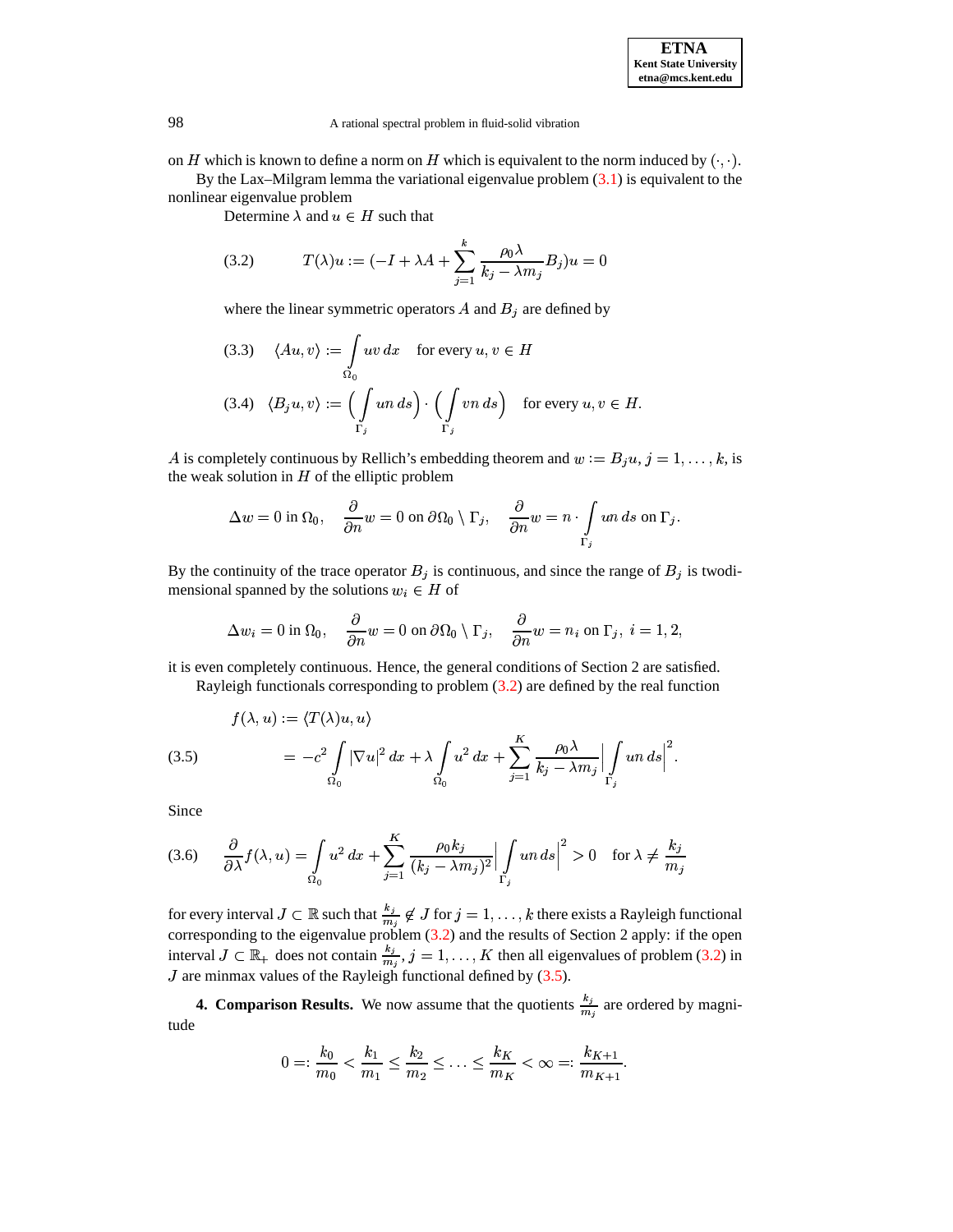**ETNA Kent State University etna@mcs.kent.edu**

> 77 S 77 S  $|^{2}$

# Heinrich Voss 99

If  $\frac{k_{\ell-1}}{m_{\ell-1}} < \frac{k_{\ell}}{m_{\ell}}$  $\sim m_t$  <sup>101</sup> <sup>50111</sup>  $\frac{k_{\ell}}{m_{\ell}}$  for some  $\ell \in \{1, \ldots, K+1\}$  then problem [\(3.1\)](#page-3-0) has a Rayleigh functional  $p_{\ell}$ corresponding to the interval  $J_{\ell} := (\frac{k_{\ell-1}}{m_{\ell-1}}, \frac{k_{\ell}}{m_{\ell}})$  v  $\left(\frac{-1}{n} \cdot \frac{k_{\ell}}{m_{\ell}}\right)$  which is defined in the domain of definition denoted by  $D_{\ell}$ .

For  $\kappa \in J_{\ell}$  we consider the linear eigenvalue problem *Find*  $\lambda \in \mathbb{R}$  and  $u \in H^0$  such that for every  $v \in H^0$ 

<span id="page-5-0"></span>(4.1) 
$$
c^2 \int_{\Omega_0} \nabla u \cdot \nabla v \, dx + \sum_{j=1}^{\ell-1} \frac{\rho_0 \kappa}{\kappa m_j - k_j} \int_{\Gamma_j} u n_j \, ds \cdot \int_{\Gamma_j} v n_j \, ds
$$

$$
= \lambda \Big( \int_{\Omega_0} u v \, dx + \sum_{j=\ell}^K \frac{\rho_0}{k_j - \kappa m_j} \int_{\Gamma_j} u n_j \, ds \cdot \int_{\Gamma_j} v n_j \, ds \Big),
$$

and we denote by

$$
R_{\kappa}(u):=\dfrac{c^2\int\limits_{\Omega_0}|\nabla u|^2~dx+\displaystyle\sum_{j=1}^{\ell-1}\dfrac{\rho_0\kappa}{\kappa m_j-k_j}\Bigl|\int\limits_{\Gamma_j}un_j~ds\Bigr|^2}{\int\limits_{\Omega_0}u^2~dx+\displaystyle\sum_{j=\ell}^K\dfrac{\rho_0}{k_j-\kappa m_j}\Bigl|\int\limits_{\Gamma_j}un_j~ds\Bigr|^2}
$$

<span id="page-5-1"></span>the Rayleigh quotient of problem [\(4.1\)](#page-5-0).

LEMMA 4.1. Assume that  $\kappa \in J_{\ell}$  and  $R_{\kappa}(u) \in J_{\ell}$  for some  $u \in H^0$ . Then  $u \in D_{\ell}$ , and

(4.2) 
$$
\min(\kappa, R_{\kappa}(u)) \leq p_{\ell}(u) \leq \max(\kappa, R_{\kappa}(u)).
$$

*Proof*. From

$$
f(R_{\kappa}(u), u) = -c^{2} \int_{\Omega_{0}} |\nabla u|^{2} dx - \sum_{j=1}^{\ell-1} \frac{R_{\kappa}(u)\rho_{0}}{R_{\kappa}(u)m_{j} - k_{j}} \Big| \int_{\Gamma_{j}} u n_{j} ds \Big|^{2}
$$
  
+ 
$$
\sum_{j=\ell}^{K} \frac{R_{\kappa}(u)\rho_{0}}{k_{j} - R_{\kappa}(u)m_{j}} \Big| \int_{\Gamma_{j}} u n_{j} ds \Big|^{2} + R_{\kappa}(u) \int_{\Omega_{0}} u^{2} dx
$$
  
= 
$$
-c^{2} \int_{\Omega_{0}} |\nabla u|^{2} dx - \sum_{j=1}^{\ell-1} \frac{\kappa \rho_{0}}{\kappa m_{j} - k_{j}} \Big| \int_{\Gamma_{j}} u n_{j} ds \Big|^{2}
$$
  
+ 
$$
R_{\kappa}(u) \Big( \sum_{j=\ell}^{K} \frac{\rho_{0}}{k_{j} - \kappa m_{j}} \Big| \int_{\Gamma_{j}} u n_{j} ds \Big|^{2} + \int_{\Omega_{0}} u^{2} dx \Big)
$$
  
+ 
$$
\sum_{j=1}^{\ell-1} \Big( \frac{\kappa \rho_{0}}{\kappa m_{j} - k_{j}} - \frac{R_{\kappa}(u)\rho_{0}}{R_{\kappa}(u)m_{j} - k_{j}} \Big) \Big| \int_{\Gamma_{j}} u n_{j} ds \Big|^{2}
$$
  
+ 
$$
R_{\kappa}(u) \sum_{j=\ell}^{K} \Big( \frac{\rho_{0}}{\kappa_{j} - R_{\kappa}(u)m_{j}} - \frac{\rho_{0}}{k_{j} - \kappa m_{j}} \Big) \Big| \int_{\Gamma_{j}} u n_{j} ds \Big|^{2}
$$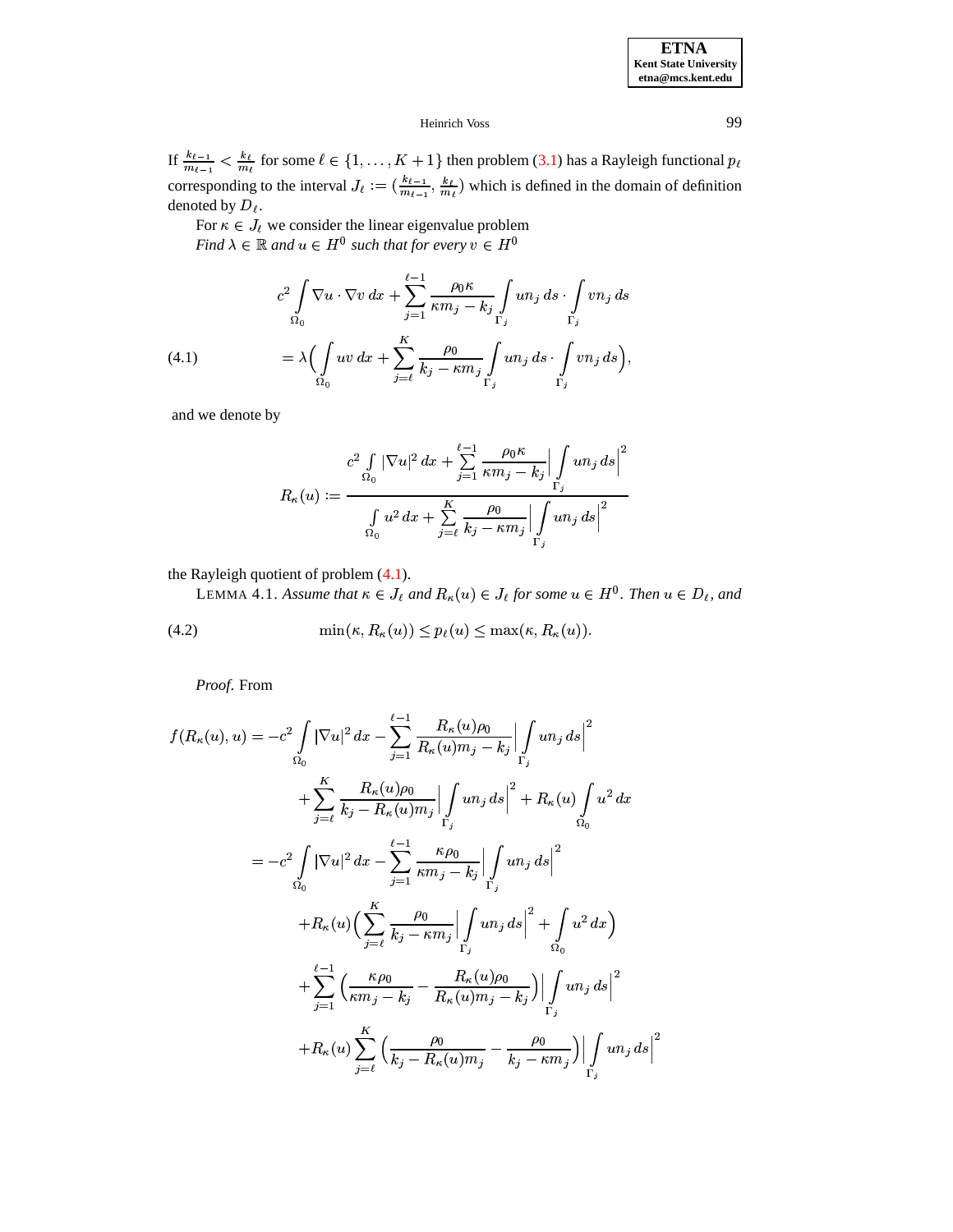$$
= \rho_0(R_{\kappa}(u) - \kappa) \sum_{j=1}^{\ell-1} \frac{k_j}{(R_{\kappa}(u)m_j - k_j)(\kappa m_j - k_j)} \Big| \int_{\Gamma_j} u n_j ds \Big|^2
$$
  
+  $R_{\kappa}(u)\rho_0(R_{\kappa}(u) - \kappa) \sum_{j=\ell}^K \frac{m_j}{(k_j - R_{\kappa}(u)m_j)(k_j - \kappa m_j)} \Big| \int_{\Gamma_j} u n_j ds \Big|^2$   
 $\Big\{ \sum_{j=1}^{\ell-1} 0 \quad \text{for } R_{\kappa}(u) \le \kappa \Big\}$ 

and

$$
f(\kappa, u) = -c^2 \int_{\Omega_0} |\nabla u|^2 dx - \sum_{j=1}^{\ell-1} \frac{\kappa \rho_0}{\kappa m_j - k_j} \Big| \int_{\Gamma_j} u n_j ds \Big|^2
$$
  
+ 
$$
\sum_{j=\ell}^K \frac{\kappa \rho_0}{k_j - \kappa m_j} \Big| \int_{\Gamma_j} u n_j ds \Big|^2 + \kappa \int_{\Omega_0} u^2 dx
$$
  
= 
$$
(\kappa - R_\kappa(u)) \Big( \int_{\Omega_0} u^2 dx + \sum_{j=\ell}^K \frac{\rho_0}{k_j - \kappa m_j} \Big| \int_{\Gamma_j} u n_j ds \Big|^2 \Big)
$$
  

$$
\Big\{ \sum_{j=0}^{\infty} 0 \quad \text{for } R_\kappa(u) \le \kappa \Big\}
$$
  

$$
\le 0 \quad \text{for } R_\kappa(u) \ge \kappa
$$

it follows that in both cases  $u \in D_\ell$  and

$$
\min(\kappa, R_{\kappa}(u)) \le p_{\ell}(u) \le \max(\kappa, R_{\kappa}(u)).
$$

<span id="page-6-0"></span>From Lemma [4.1](#page-5-1) we obtain comparison results. First we consider the case  $\ell = 1$  because in this case inf<sub>u $\epsilon D_1$ </sub>  $p_1(u) \in J_1$ , and even the characterization [\(2.8\)](#page-2-1) of the eigenvalues in  $J_1$ holds.

LEMMA 4.2.

$$
\inf_{u \in D_1} p_1(u) > 0
$$

*Proof.* The proof is given by contradiction. Assume that  $\inf_{u \in D_1} p_1(u) = 0$ , and let  ${u_\nu}\subset D_1$  such that

$$
c^2 \int\limits_{\Omega_0} |\nabla u_\nu|^2\,dx=1\quad\text{and}\quad \lim\limits_{\nu\to\infty} p_1(u_\nu)=0.
$$

We consider the comparison problem [\(4.1\)](#page-5-0) for  $\kappa = 0.5 \min_{i} \frac{\kappa_i}{m}$ . The  $\frac{k_j}{m}$ . Then for the smallest eigenvalue  $\mu_1$  and for every  $u \in H^0$  Rayleigh's principle yields

$$
c^2 \int\limits_{\Omega_0} |\nabla u|^2 \, dx \geq \mu_1 \Bigl( \int\limits_{\Omega_0} u^2 \, dx + \sum\limits_{j=1}^K \frac{\rho_0}{k_j - \kappa m_j} \Bigl| \int\limits_{\Gamma_j} un_j \, ds \Bigr|^2 \Bigr),
$$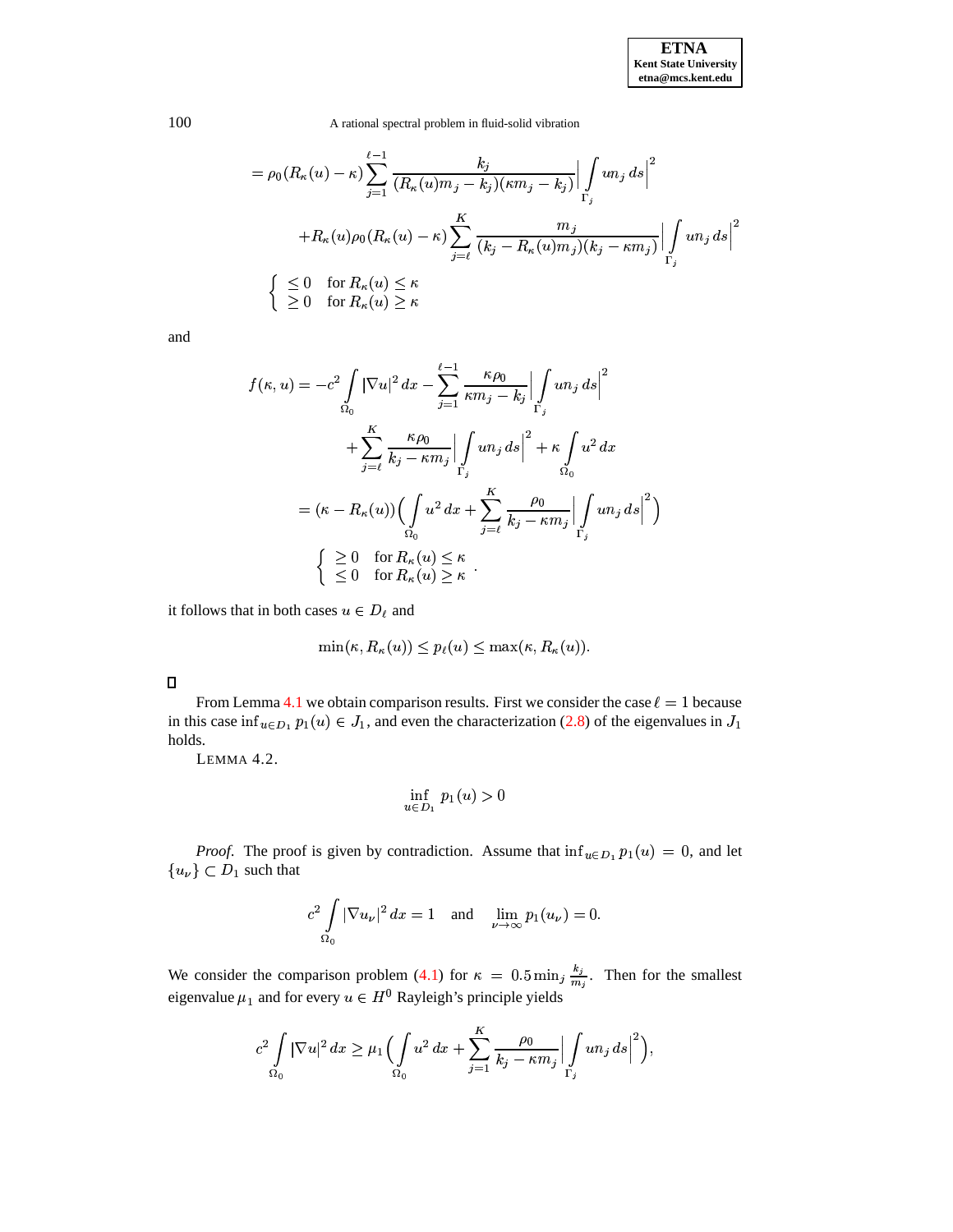and for  $p_1(u_\nu) < \kappa$  we obtain the contradiction

$$
0 = -c^2 \int_{\Omega_0} |\nabla u_{\nu}|^2 dx + p_1(u_{\nu}) \Big( \int_{\Omega_0} u_{\nu}^2 dx + \sum_{j=1}^K \frac{\rho_0}{k_j - p_1(u_{\nu})m_j} \Big| \int_{\Gamma_j} u_{\nu} n_j ds \Big|^2 \Big)
$$
  
\n
$$
\leq -c^2 \int_{\Omega_0} |\nabla u_{\nu}|^2 dx + p_1(u_{\nu}) \Big( \int_{\Omega_0} u_{\nu}^2 dx + \sum_{j=1}^K \frac{\rho_0}{k_j - \kappa m_j} \Big| \int_{\Gamma_j} u_{\nu} n_j ds \Big|^2 \Big)
$$
  
\n
$$
\leq -c^2 \int_{\Omega_0} |\nabla u_{\nu}|^2 dx + p_1(u_{\nu}) \frac{c^2}{\mu_1} \int_{\Omega_0} |\nabla u_{\nu}|^2 dx
$$
  
\n
$$
= c^2 \Big( \frac{p_1(u_{\nu})}{\mu_1} - 1 \Big) \int_{\Omega_0} |\nabla u_{\nu}|^2 dx \longrightarrow -1 \quad \text{for } \nu \to \infty.
$$

 $\blacksquare$ 

THEOREM 4.3. Let  $\kappa \in J_1$ . Assume that the comparison problem [\(4.1\)](#page-5-0) has r eigenvalues

 $\mu_1 \leq \mu_2 \leq \ldots \leq \mu_r$ 

*in* Q *. Then the rational eigenvalue problem [\(3.1\)](#page-3-0) has eigenvalues*

$$
\lambda_1\leq \lambda_2\leq \ldots \leq \lambda_r
$$

<span id="page-7-0"></span>*in*  $J_1$ , and for the  $m$ -th eigenvalue  $\lambda_m$  of [\(3.1\)](#page-3-0) the following inequality holds

(4.3) 
$$
\min(\mu_m, \kappa) \leq \lambda_m \leq \max(\mu_m, \kappa), \ j = 1, \dots, r.
$$

*Proof.* We first show that there exist r eigenvalues of problem  $(3.1)$  in  $J_1$ . Since by Lemma [4.2](#page-6-0) inf<sub>v</sub> $\epsilon_{D_1} p_1(v) \in J_1$  we only have to prove that there exists  $W \in H_r$  such that  $W_0 \subset D_1$  and  $sup_{v \in W_0} p_1(v) \in J_1$ .

Let  $W \in H_r$  be the invariant subspace of problem [\(4.1\)](#page-5-0) corresponding to  $\mu_1, \ldots, \mu_r$ , i.e.

$$
\mu_r = \min_{V \in H_r} \max_{v \in V_0} R_{\kappa}(v) = \max_{v \in W_0} R_{\kappa}(v) < \min_j \frac{k_j}{m_j}.
$$

Then  $R_{\kappa}(v) \leq \mu_r < \min_j \frac{k_j}{m_j}$  for every  $v \in W_0$ , and it follows from Lemma [4.1](#page-5-1)  $W_0 \subset D_1$ , and

$$
p_1(v) \leq \max(\kappa, R_\kappa(v)) \leq \max(\kappa, \mu_r) < \min_j \frac{k_j}{m_j}.
$$

Hence, the rational eigenproblem [\(3.1\)](#page-3-0) has (at least) r eigenvalues  $\lambda_1 \leq \lambda_2 \leq \ldots \leq \lambda_r$  in  $J_1$ .

We now prove the inequality [\(4.3\)](#page-7-0). For  $m \in \{1, ..., r\}$  let  $Z \in H_m$  such that

$$
\mu_m = \min_{V \in H_m} \max_{v \in V_0} R_{\kappa}(v) = \max_{v \in Z_0} R_{\kappa}(v).
$$

Then  $Z_0 \subset W_0 \subset D_1$ , and from  $p_1(v) \le \max(\kappa, R_\kappa(v))$  for every  $v \in Z_0$  we obtain

$$
\lambda_m = \min_{\substack{v \in H_m \\ v_0 \subset D_1}} \max_{v \in V_0} p_1(v) \le \max_{v \in Z_0} p_1(v) \le \max(\kappa, \max_{v \in Z_0} R_\kappa(v)) = \max(\kappa, \mu_m),
$$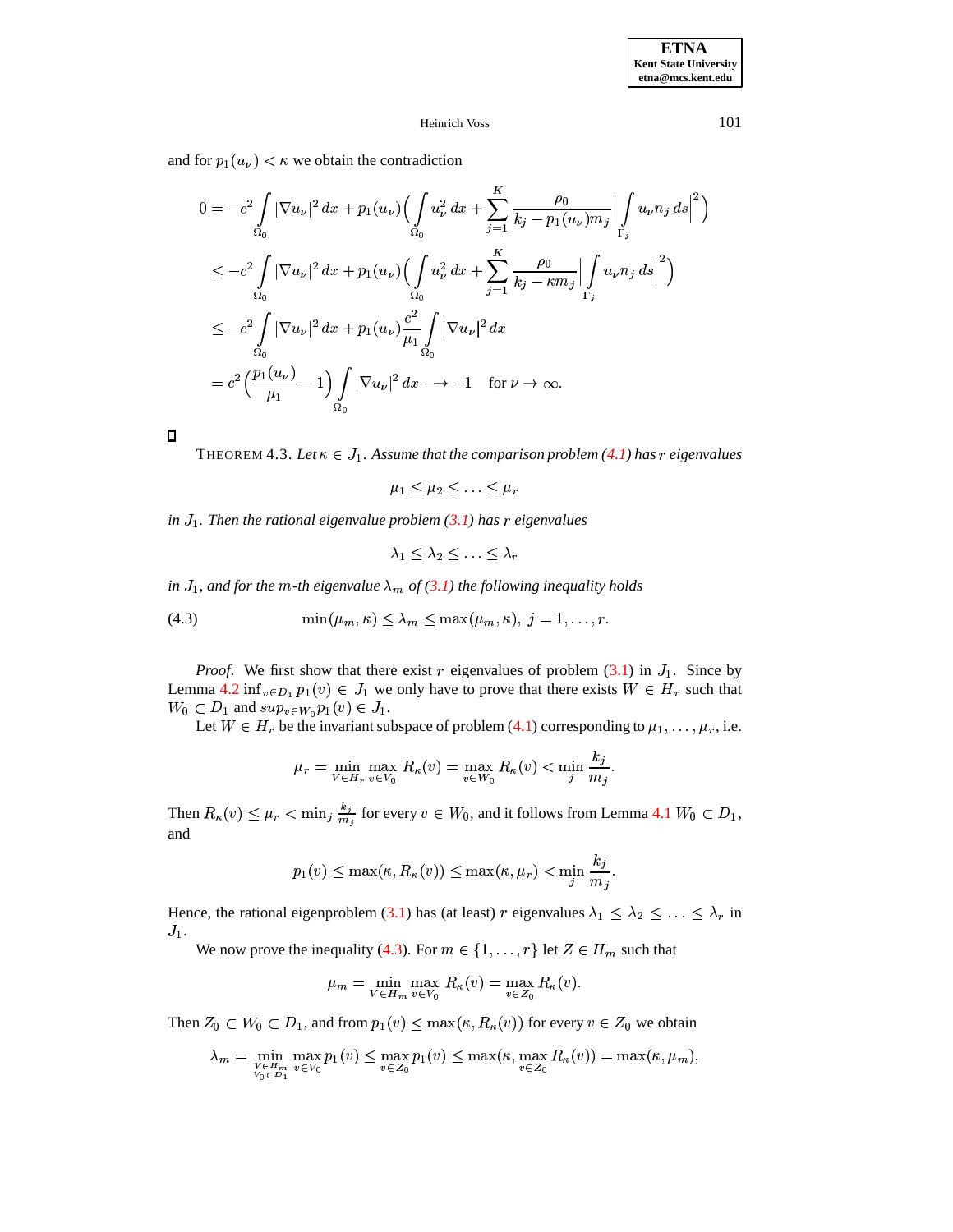which proves the upper bound of  $\lambda_m$  in [\(4.3\)](#page-7-0).

To obtain the lower bound let  $Y \in H_m$  such that  $Y_0 \subset D_1$  and

$$
\lambda_m = \min_{\substack{V \in H_m \\ V_0 \subset D_1}} \max_{v \in V_0} p_1(v) = \max_{v \in Y_0} p_1(v).
$$

For every  $u \in Y_0$ 

$$
0=f(p_1(u),u)=-c^2\int\limits_{\Omega_0}|\nabla u|^2\,dx+ p_1(u)\int\limits_{\Omega_0}u^2\,dx+\sum\limits_{j=1}^K\frac{p_1(u)\rho_0}{k_j-p_1(u)m_j}\Bigl|\int\limits_{\Gamma_j}un_j\,ds\Bigr|^2,
$$

and for  $p_1(u) \leq \kappa$  it follows

$$
0\leq-c^2\int\limits_{\Omega_0}|\nabla u|^2~dx+p_1(u)\Bigl(\int\limits_{\Omega_0}u^2~dx+\sum\limits_{j=1}^K\frac{\rho_0}{k_j-\kappa m_j}\Bigl|\int\limits_{\Gamma_j}un_j~ds\Bigr|^2\Bigr),
$$

from which we obtain  $p_1(u) \ge R_\kappa(u)$ .

Hence, if  $p_1(u) \leq \kappa$  for every  $u \in Y_0$ , then

<span id="page-8-0"></span>(4.4) 
$$
\lambda_m = \max_{u \in Y_0} p_1(u) \ge \max_{u \in Y_0} R_{\kappa}(u) \ge \min_{V \in H_m} \max_{u \in V_0} R_{\kappa}(u) = \mu_m.
$$

If  $\mu_m \leq \kappa$  then the first part of the proof implies  $p_1(u) \leq \lambda_m \leq \max(\kappa, \mu_m) = \kappa$  for every  $u \in Y_0$ , and [\(4.4\)](#page-8-0) yields  $\lambda_m \ge \min(\kappa, \mu_m)$ .

For  $\mu_m > \kappa$  the lower bound in [\(4.3\)](#page-7-0) follows by contradiction, since from  $\lambda_m < \kappa$  we again would get  $\lambda_m \geq \mu_m > \kappa$  from [\(4.4\)](#page-8-0).

THEOREM 4.4. Let  $\kappa \in J_{\ell}, \ell = 2, \ldots, K + 1$  and assume that the m-th eigenvalue  $\mu_m$ *of the comparison problem* [\(4.1\)](#page-5-0) *satisfies*  $\mu_m \in J_\ell$ . Then the rational eigenvalue problem *[\(3.1\)](#page-3-0) has an m-th eigenvalue*  $\lambda_m \in J_\ell$ *, and* 

<span id="page-8-1"></span>
$$
(4.5) \qquad \qquad \min(\mu_m, \kappa) \le \lambda_m \le \max(\mu_m, \kappa).
$$

*Proof*. We prove that

(i) there exists  $V \in H_m$  such that  $V \cap D_\ell \neq \emptyset$  and  $\sup_{u \in W \cap D_\ell} p_\ell(u) \leq \max(\kappa, \mu_m)$ 

(ii)  $\sup_{u \in V \cap D_{\ell}} p_{\ell}(u) \ge \min(\kappa, \mu_m)$  for every  $V \in H_m$  such that  $V \cap D_{\ell} \ne \emptyset$ .

Then

$$
\lambda_m := \inf_{\substack{V \in H_m \\ V \cap D_{\ell} \neq \emptyset}} \sup_{u \in V \cap D_{\ell}} p_{\ell}(u) \in J_{\ell},
$$

i.e.  $\lambda_m$  is an m-th eigenvalue of problem [\(3.1\)](#page-3-0), and inequality [\(4.5\)](#page-8-1) holds.

Let  $W \in H_m$  and  $w \in W_0$  such that

$$
\mu_m=\max_{u\in W_0}R_{\kappa}(u)=R_{\kappa}(w).
$$

Then by Lemma [4.1](#page-5-1)  $w \in D_{\ell}$ , i.e.  $W \cap D_{\ell} \neq \emptyset$ .  $R_{\kappa}(u) \leq \mu_m$  for every  $u \in W_0$  yields

$$
-c^2\int\limits_{\Omega_0}|\nabla u|^2\,dx+\sum_{j=1}^{\ell-1}\frac{\kappa\rho_0}{k_j-\kappa m_j}\Bigl|\int\limits_{\Gamma_j}un_j\,ds\Bigr|^2+\sum_{j=\ell}^K\frac{\mu_m\rho_0}{k_j-\kappa m_j}\Bigl|\int\limits_{\Gamma_j}un_j\,ds\Bigr|^2+\mu_m\int\limits_{\Omega_0}u^2\,dx\geq 0.
$$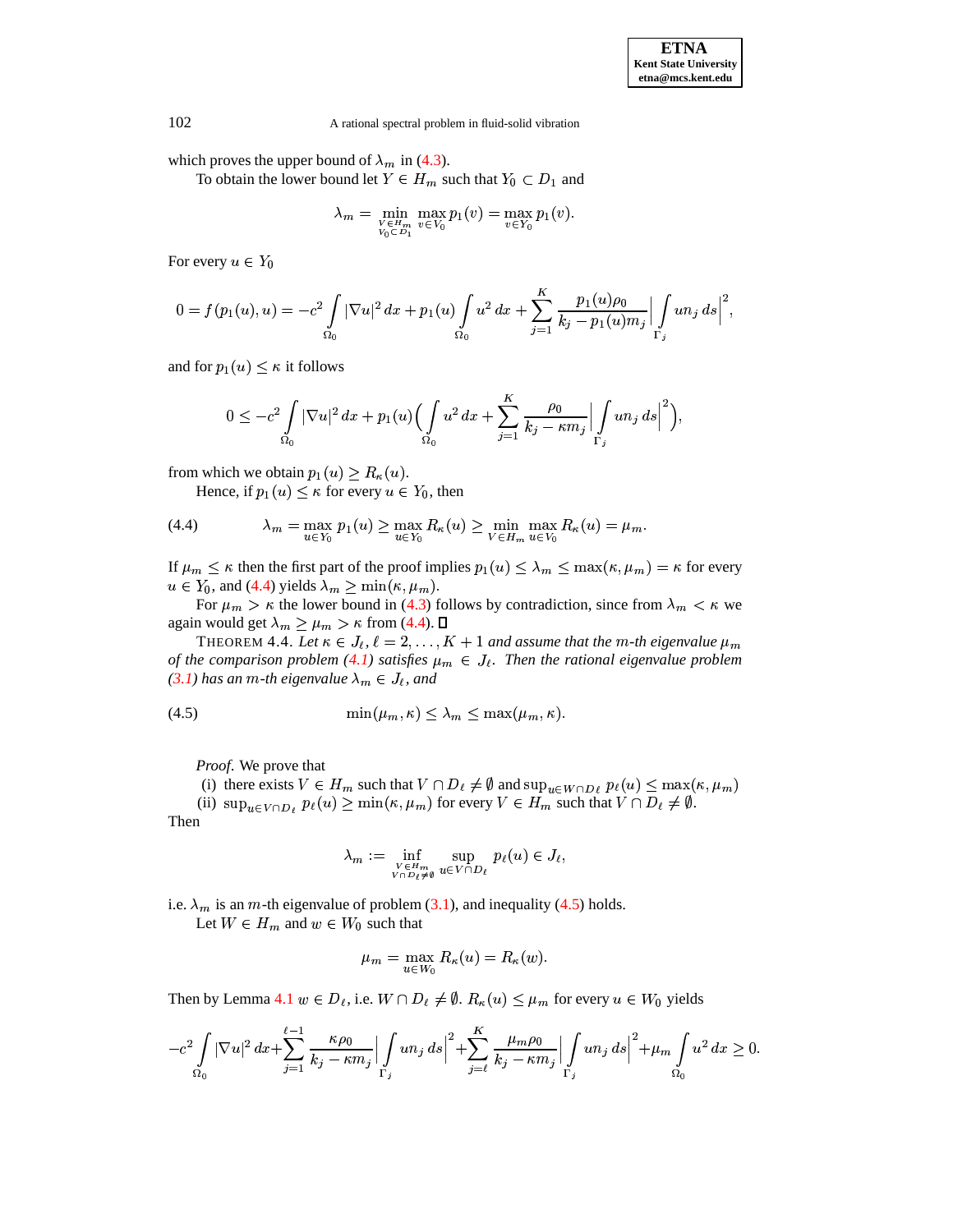For  $\sigma := \max(\kappa, \mu_m)$  it follows

$$
-c^2\int\limits_{\Omega_0}|\nabla u|^2\,dx+\sum_{j=1}^K\frac{\sigma\rho_0}{k_j-\sigma m_j}\Bigl|\int\limits_{\Gamma_j}un_j\,ds\Bigr|^2+\sigma\int\limits_{\Omega_0}u^2\,dx\geq 0,
$$

and therefore  $p_{\ell}(u) \leq \sigma$  for every  $u \in D_{\ell} \cap W$ . Hence, for  $W \in H_m$  it holds

(4.6) 
$$
W \cap D_{\ell} \neq \emptyset
$$
 and  $\sup_{u \in W \cap D_{\ell}} p_{\ell}(u) \leq \max(\kappa, \mu_m)$ .

(ii) is shown by contradiction. Assume that there exists  $V \in H_m$  such that  $V \cap D_\ell \neq \emptyset$ and  $\sup_{v \in V \cap D_i} p_\ell(v) < \min(\kappa, \mu_m)$ . Let  $u_V \in V$  such that  $R_\kappa(u_V) = \max_{v \in V_0} R_\kappa(v)$ . Then  $R_{\kappa}(u_V) \notin J_{\ell}$ , for otherwise it follows from Lemma [4.1](#page-5-1)  $u_V \in D_{\ell}$ , and  $p_{\ell}(u_V) \geq$  $\min(\kappa, R_{\kappa}(u_V))$ , i.e.

$$
\sup_{u \in V \cap D_{\ell}} p_{\ell}(u) \ge p_{\ell}(u_V) \ge \min(\kappa, R_{\kappa}(u_V)) \ge \min(\kappa, \mu_m).
$$

For  $\sigma := \min(\kappa, \mu_m) \ (\le \min(\kappa, R_\kappa(u_V))$ 

$$
f(\sigma, u_V) = -c^2 \int_{\Omega_0} |\nabla u_V|^2 dx + \sum_{j=1}^{\ell-1} \frac{\sigma \rho_0}{k_j - \sigma m_j} \Big| \int_{\Gamma_j} u_V n_j ds \Big|^2 + \sum_{j=\ell}^K \frac{\sigma \rho_0}{k_j - \sigma m_j} \Big| \int_{\Gamma_j} u_V n_j ds \Big|^2 + \sigma \int_{\Omega_0} u_V^2 dx \leq -c^2 \int_{\Omega_0} |\nabla u_V|^2 dx + \sum_{j=1}^{\ell-1} \frac{\kappa \rho_0}{k_j - \kappa m_j} \Big| \int_{\Gamma_j} u_V n_j ds \Big|^2 + \sum_{j=\ell}^K \frac{R_\kappa(u_V) \rho_0}{k_j - \kappa m_j} \Big| \int_{\Gamma_j} u_V n_j ds \Big|^2 + R_\kappa(u_V) \int_{\Omega_0} u_V^2 dx = 0.
$$

For fixed  $u \in V \cap D_{\ell}$  let  $w(t) := tu + (1-t)u_V$  and  $\phi(t) := f(\sigma, w(t))$ . Then  $\phi$  is continuous on  $[0, 1]$ , and

$$
f(\sigma, u_V) = \phi(0) < 0 < \phi(1) = f(\sigma, u)
$$

yields the existence of  $\hat{t} \in (0,1)$  such that  $f(\sigma, w(\hat{t})) = 0$ . Hence,  $w(\hat{t}) \in W \cap D_{\ell}$  and  $p_{\ell}(w(\hat{t})) = \min(\kappa, \mu_m). \ \Box$ 

**5. A projection method.** Iterative projection methods (Lanczos, Arnoldi, Jacobi-Davidson, e.g.), where approximations of the wanted eigenvalues and corresponding eigenvectors are obtained from projections to subspaces which are expanded in the course of the algorithm a very efficient for linear sparse eigenproblems.

Generalizations of this approach to the nonlinear eigenvalue problem  $T(\lambda)x = 0$  are contained in recent papers by Ruhe [\[12\]](#page-12-11) and Hager and Wiberg [\[8\]](#page-12-12), [\[7\]](#page-12-13) who updated linear eigenvalue problems which approximate the projection of the nonlinear eigenproblem to a Krylov space of  $T(\sigma)^{-1}T(\lambda)$  for some shift  $\sigma$  and varying  $\lambda$ , and for symmetric nonlinear problems having a Rayleigh functional by Betcke and the author [\[1\]](#page-12-14) who constructed ansatz vectors for a projection method by a Jacobi-Davidson type approach.

The comparison results in the last section suggest to derive an ansatz space for a projection method for the numerical solution of problem  $(3.1)$  in the following way: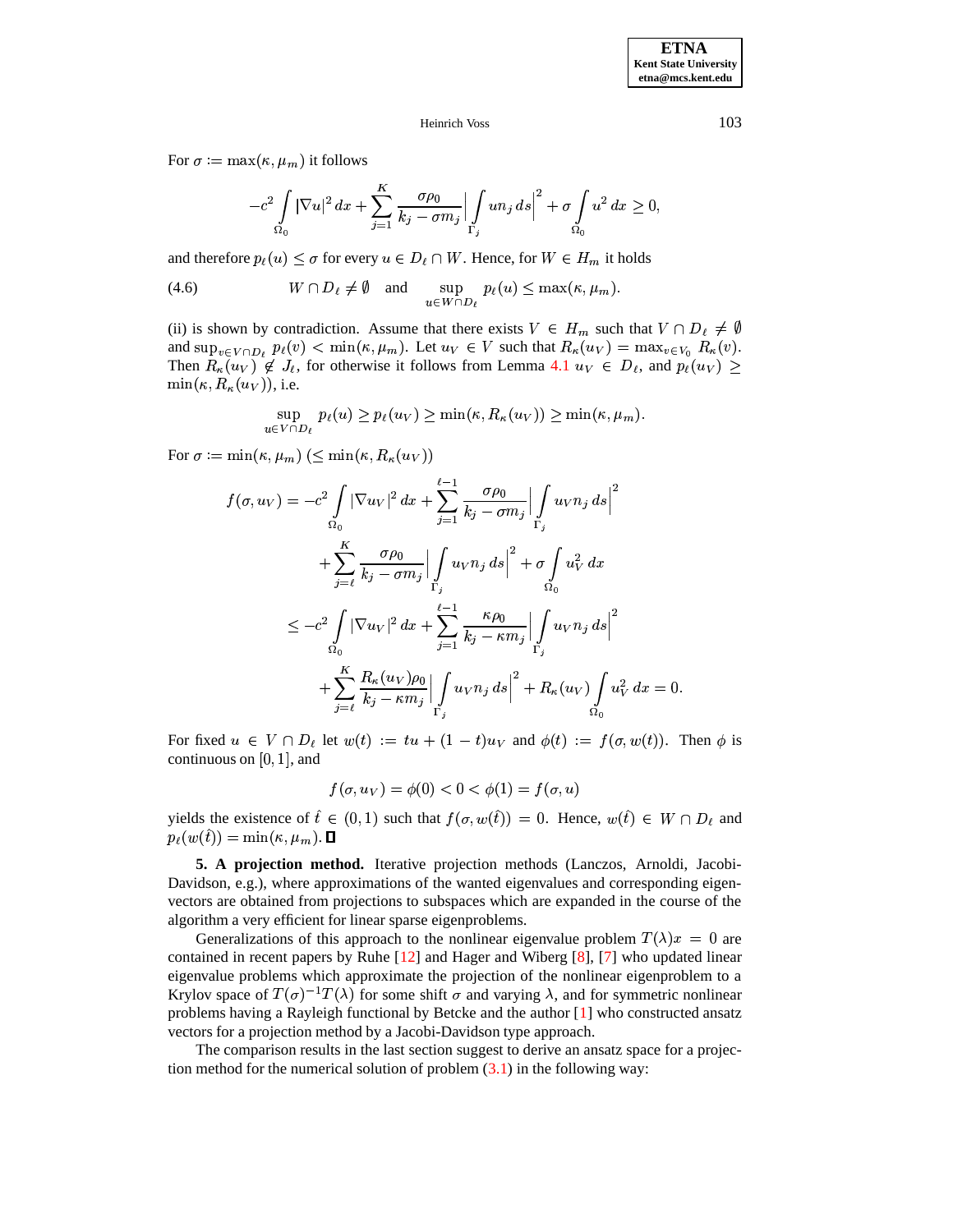- 1. Choose a small number of shifts  $\kappa_1, \ldots, \kappa_r \in J_\ell$ .
- 2. For  $j = 1, \ldots, r$  determine the eigenvectors  $u_{jk}$ ,  $k = 1, \ldots, s_j$ , of the linear prob-lem [\(4.1\)](#page-5-0) with shift  $\kappa_i$  corresponding to eigenvalues in  $J_\ell$ .
- 3. Let U be the matrix with columns  $u_{jk}$ ,  $j = 1, \ldots, r$ ,  $k = 1, \ldots, s_j$ . Determine the QR factorization with column pivoting which produces the QR factorization of  $UE$ <u>experimental property of the set of the set of the set of the set of the set of the set of the set of the set of the set of the set of the set of the set of the set of the set of the set of the set of the set of the set o</u> where  $E$  denotes a permutation matrix such that the absolute values of the diagonal elements of  $R$  are monotonely decreasing.
- 4. For every j with  $|r_{jj}| < \tau \cdot |r_{11}|$  drop the j-th column of Q where  $\tau \in [0,1)$  is a given tolerance and denote by V the space that is spanned by the remaining columns. given tolerance, and denote by  $V$  the space that is spanned by the remaining columns of  $Q$ .
- 5. Project the nonlinear eigenvalue problem  $(3.1)$  to V and solve the projected problem by inverse iteration with variable shifts.

As a numerical example we consider the rational eigenvalue problem  $(3.1)$  where  $\Omega$  is the square  $(-5, 5) \times (-5, 5)$ , and the tubes are defined by  $\Omega_1 = (-3, -2) \times (-3, -2)$ ,  $\Omega_2 = (2,3) \times (-3,-2), \Omega_3 = (-3,-2) \times (2,3), \Omega_4 = (2,3) \times (2,3).$  We assume  $c = 1$ ,  $\rho_0 = 1, k_j = 1$  for all  $j, m_1 = 5, m_2 = 5, m_3 = 2$  and  $m_4 = 1$ .

We discretized this eigenvalue problem with linear elements obtaining a matrix eigenvalue problem

<span id="page-10-0"></span>(5.1) 
$$
Ax = \lambda Bx + \frac{\lambda}{1 - 5\lambda}C_1x + \frac{\lambda}{1 - 5\lambda}C_2x + \frac{\lambda}{1 - 2\lambda}C_3x + \frac{\lambda}{1 - \lambda}C_4x
$$

of dimension  $n = 23597$ . Problem [\(5.1\)](#page-10-0) has 8 eigenvalues  $\lambda_1 \leq \ldots \leq \lambda_8$  in the interval  $J_1 = [0, 0.2), 6$  eigenvalues  $\lambda_5 \leq \ldots \leq \lambda_{10}$  in  $J_2 := (0.2, 0.5), 6$  eigenvalues  $\lambda_9 \leq \ldots \leq$  $\lambda_{14}$  in  $J_3 := (0.5, 1.0)$ , and 10 eigenvalues  $\bar{\lambda}_{13} \leq \ldots \leq \bar{\lambda}_{22}$  in  $J_4 = (1, 2)$ . Notice that [\(5.1\)](#page-10-0) is not just a small perturbation of the linear eigenproblem  $Ax = \lambda Bx$  which has only 4 eigenvalues in each of the intervals  $J_1$ ,  $J_2$ , and  $J_3$ .

To approximate the eigenvalues in  $J_1$  we solved the linear eigenvalue problem

$$
\left(B + \frac{1}{1 - 5\kappa}C_1 + \frac{1}{1 - 5\kappa}C_2 + \frac{1}{1 - 2\kappa}C_3 + \frac{1}{1 - \kappa}C_4\right)x = \mu(A + \sigma B)x
$$

by Lanczos' method with complete reorthogonalization for different parameters of  $\kappa$  obtaining approximations to eigenvectors of problem  $(5.1)$ . We added  $\sigma B$  on the right hand side with a small  $\sigma > 0$  since A is singular.

With 4 parameters  $\kappa_1 = 0.1$ ,  $\kappa_2 = 0.15$ ,  $\kappa_3 = 0.175$  and  $\kappa_4 = 0.1875$  and tolerances  $\tau_1 = 1e-1, \tau_2 = 1e-3$ , and  $\tau_3 = 0$  we obtained eigenvalue approximations to  $\lambda_1, \ldots, \lambda_8$ the relative errors of which are displayed in Figure 2 on the left. The dimensions of the projected eigenvalue problems were 13, 20 and 23, respectively.

On an Intel Pentium 4 with 2 GHz and 1 GB RAM it took 19.34 seconds to solve the 4 linear eigenvalue problems, and 0.20 seconds for the QR factorization with column pivoting. To solve the projected nonlinear eigenvalue problems by safeguarded inverse iteration it took  $0.61, 0.84$  and  $0.94$  seconds, respectively.

To approximate the eigenvalues in  $J_2$  we solved the linear problem

$$
\left(B + \frac{1}{1-2\kappa}C_3 + \frac{1}{1-\kappa}C_4\right)x = \mu\left(A + \frac{\kappa}{5\kappa - 1}C_1 + \frac{\kappa}{5\kappa - 1}C_2 + \sigma B\right)x
$$

for 4 parameters  $\kappa_1 = 0.3$ ,  $\kappa_2 = 0.4$ ,  $\kappa_3 = 0.45$ , and  $\kappa_4 = 0.475$ , and with the same tolerances as before we obtained the relative errors in Figure 2 on the right. The dimensions of the projected problems are 17, 23 and 27, respectively. The CPU times in this run were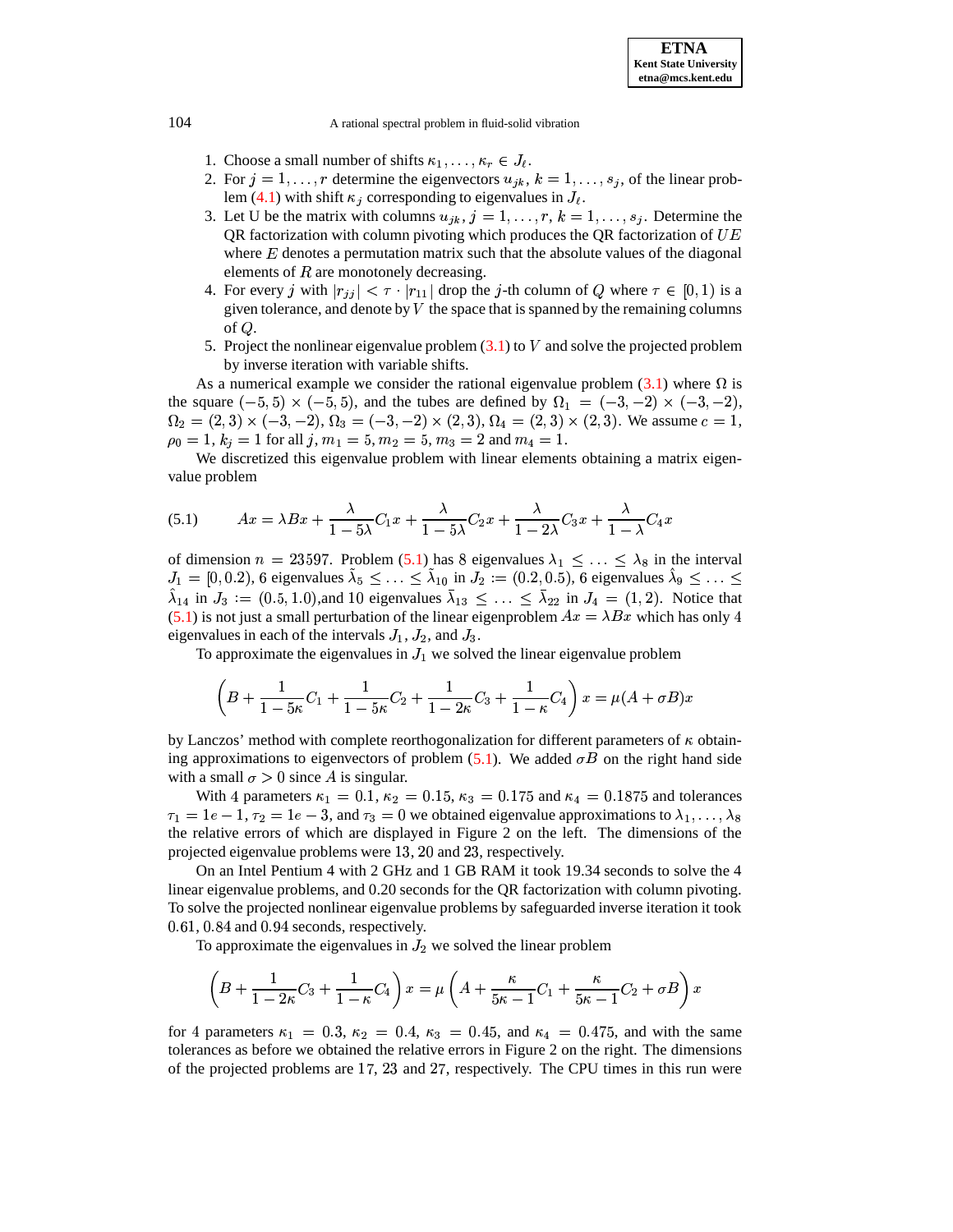









 $32.34$  seconds for the linear eigenproblems,  $0.27$  seconds for the QR factorization, and  $0.69$ , 0.89, and 1.05 seconds for inverse iteration.

Figure 3 shows the relative errors of eigenvalues  $\lambda_j$ ,  $j = 9, \ldots, 14$ , in the interval  $J_3 =$  $(0.5, 1)$  which were obtained with shift parameters  $\kappa_1 = 0.7$  and  $\kappa_2 = 0.9$ ,  $\kappa_3 = 0.95$ and  $\kappa_4 = 0.975$ , and the relative errors of  $\lambda_{13}, \ldots, \lambda_{22}$  in the interval  $(1, 2)$  obtained with shifts  $\kappa_1 = 1.25$ ,  $\kappa_2 = 1.5$  and  $\kappa_3 = 1.75$ . For the eigenvalues in  $J_3$  the dimensions of the nonlinear projected problem were 18, 23, and 30, respectively, and the CPU times were 47.05 seconds for the linear eigenproblems,  $0.33$  second for the QR factorization, and  $1.03$ ,  $1.23$ , and 1.80 seconds for inverse iteration. For the eigenvalues in  $J_4$  we needed 67.16 seconds to solve the linear eigenproblems,  $0.61$  seconds for the QR factorization, and  $1.03$ ,  $1.23$  and 1.80 seconds to solve the projected problems of dimensions 25, 30, and 42, respectively.

The Jacobi-Davidson type method proposed in [\[1\]](#page-12-14) achieved the same accuracy as our method for  $\tau = 0$  for the eigenvalue approximations in  $J_1, \ldots, J_4$ , respectively, projecting problem  $(5.1)$  to a rational eigenproblem of dimension 21, 22, 32, and 48, and requiring  $114.06$ ,  $100.53$ ,  $130.95$  and  $152.13$  seconds, respectively. Hence, the method considered